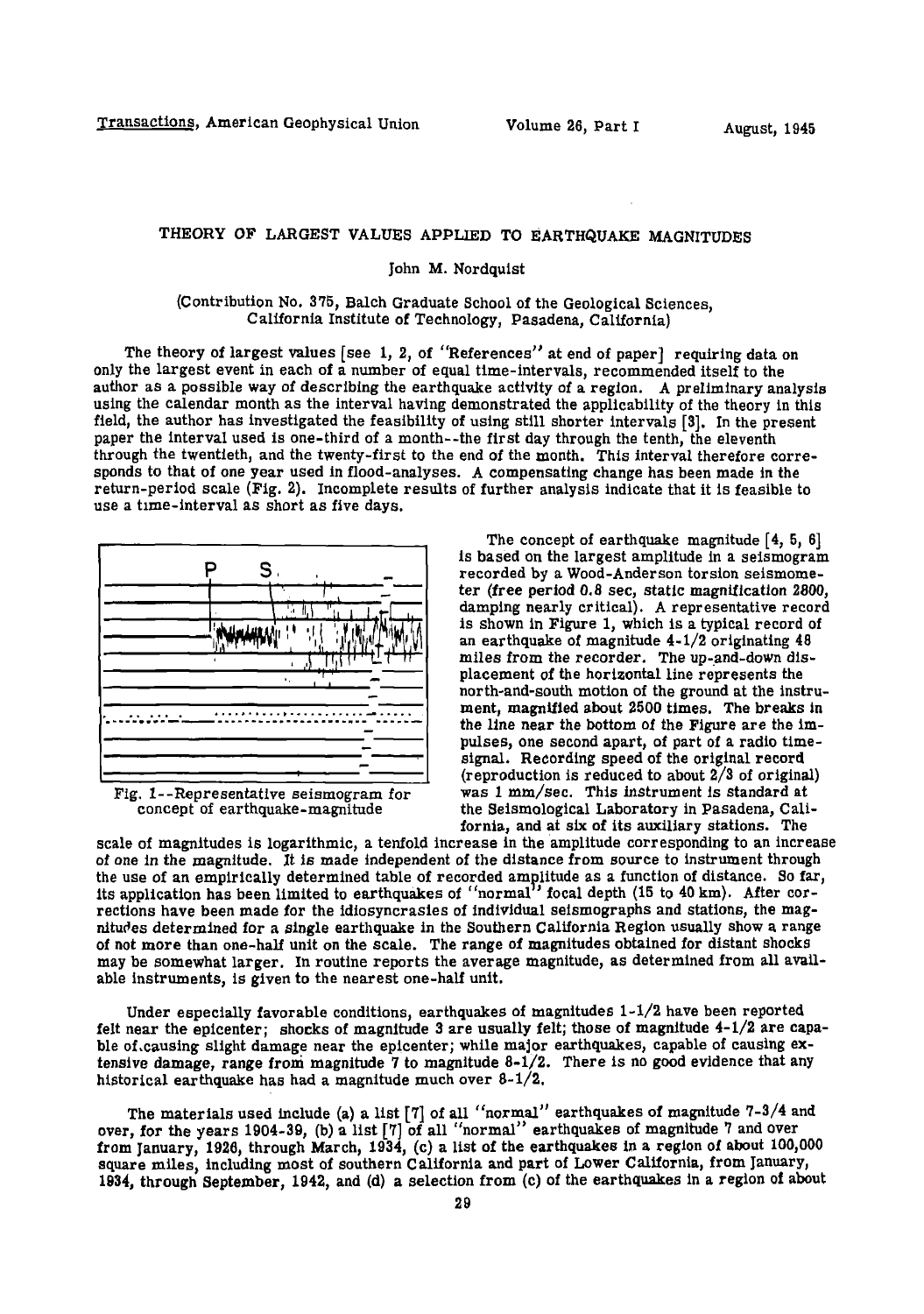

and Gumbel's theory of largest values

**1300 square miles, east of Los Angeles. Lists (c) and (d) have been excerpted by the author from**  the "Local report" of the Seismological Laboratory in Pasadena.

**Table 1 (parts a, b, c, and d) shows the reduction [8] of the data from the corresponding lists**  to the variable  $F(\vec{x}_m)$  plotted on GUMBEL'S probability-paper in Figure 2.

**It will be seen from Figure 2 that all the points plotted for the earthquakes of the entire world can be represented fairly well by a straight line. The same is true for the plotted points for each smaller region separately, indicating that in each case the observed distribution of the magnitudes of the largest earthquakes is in good agreement with the theory of largest values even when so short a time-interval as ten days is used as a unit.** 

## **References**

- **[1] E. J. GUMBEL, Statistical control-curves for flood-discharges, Trans. Amer. Geophys. Union, pp. 489-500, 1942.**
- **[2] E. J. GUMBEL, On the plotting of flood-discharges, Trans. Amer. Geophys. Union, pp. 699-716, 1943.**